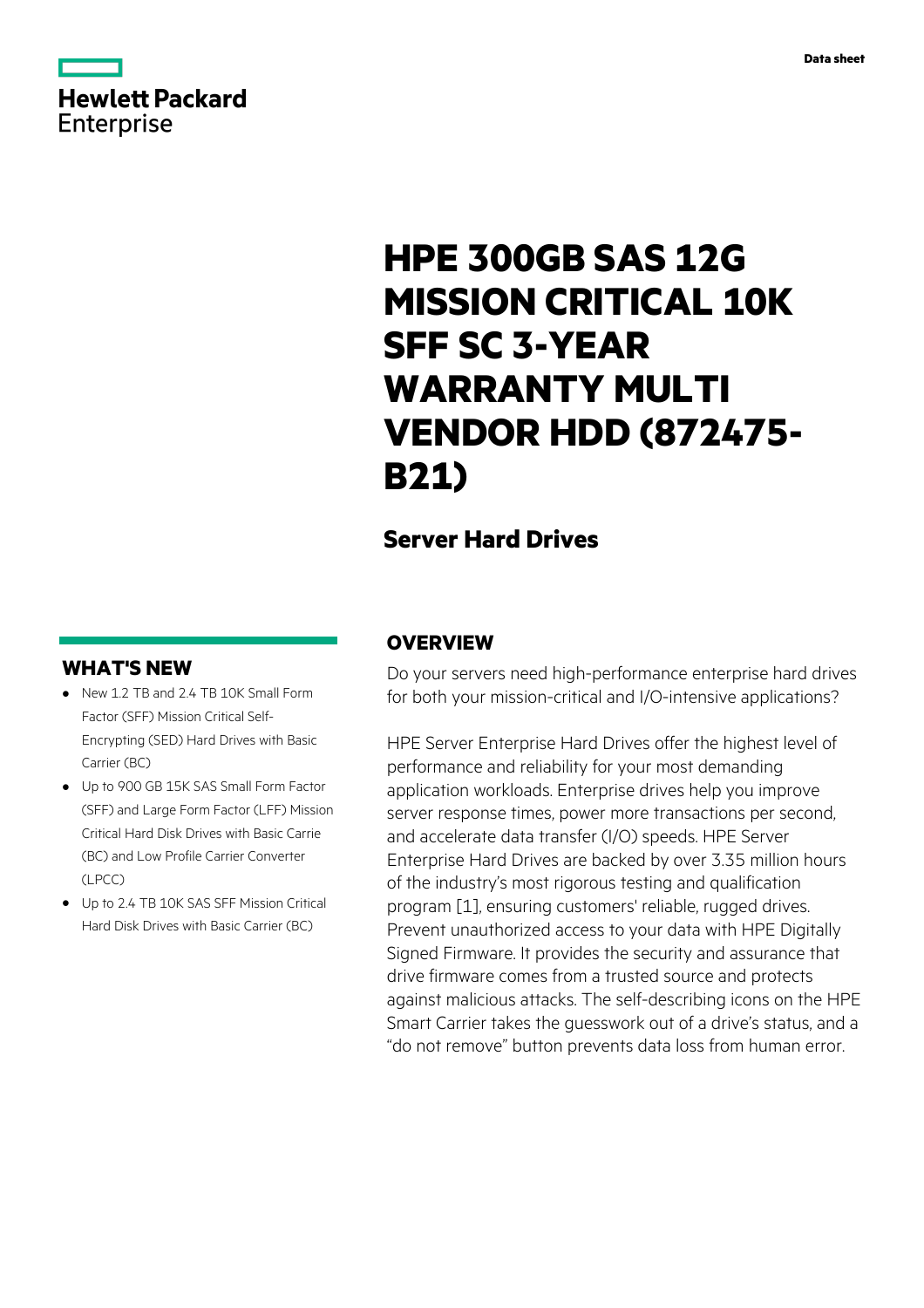### **FEATURES**

### **Performance and Reliability for Any Workload**

HPE Server Enterprise Hard Drives are ideal for transaction processing, database applications, Big Data analytics, and high-performance computing.

Broad portfolio of customized solutions provide up to 2.4 TB of storage.

Efficient drives provide power for space constrained data centers.

Latest 12G SAS interface for increased performance.

Stable and consistent portfolio of drives offering long life cycles and steady supply.

## **Technical specifications HPE 300GB SAS 12G Mission Critical 10K SFF SC 3 year Warranty Multi Vendor HDD**

| <b>Product Number</b>             | 872475-B21                                                                                                                                        |
|-----------------------------------|---------------------------------------------------------------------------------------------------------------------------------------------------|
| <b>Platform Supported</b>         | HPE ProLiant Rack/Tower/BladeSystem Servers/Synergy                                                                                               |
| <b>Interface</b>                  | SAS                                                                                                                                               |
| Workload                          | Enterprise                                                                                                                                        |
| <b>Drive Rotation Speed (RPM)</b> | 10K                                                                                                                                               |
| <b>Form factor</b>                | <b>SFF</b>                                                                                                                                        |
| <b>Drive Technology (Fill)</b>    | Air                                                                                                                                               |
| <b>Format type</b>                | 512n                                                                                                                                              |
| <b>Carrier type</b>               | Smart Carrier (SC)                                                                                                                                |
| <b>Capacity</b>                   | 300 GB                                                                                                                                            |
| <b>Height</b>                     | 0.62 in 15.6 mm                                                                                                                                   |
| Warranty                          | HPE Server Enterprise Hard Drives have a 3-year limited warranty regardless of the warranty period for<br>the system in which they are installed. |